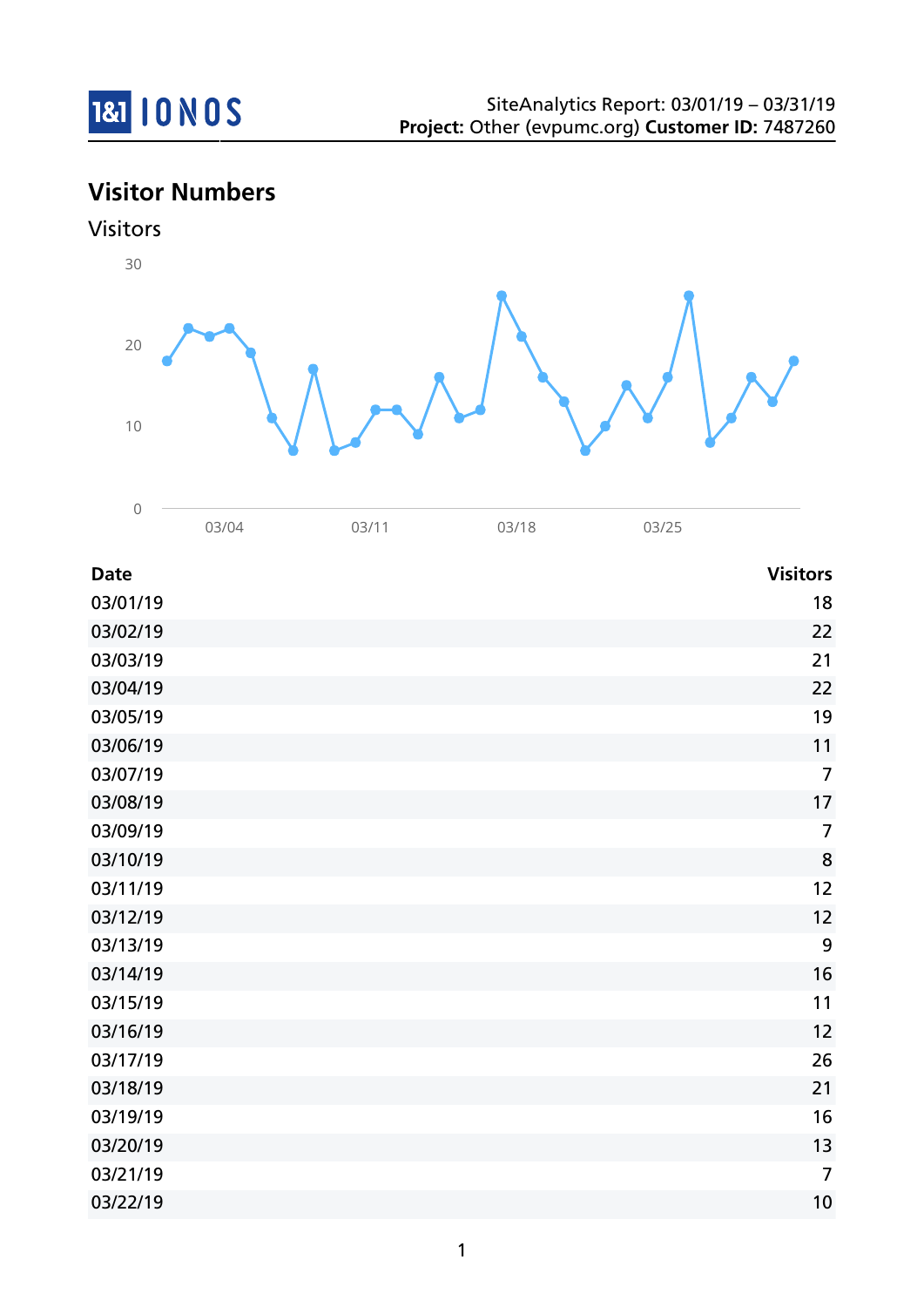

| <b>Date</b>  | <b>Visitors</b> |
|--------------|-----------------|
| 03/23/19     | 15              |
| 03/24/19     | 11              |
| 03/25/19     | 16              |
| 03/26/19     | 26              |
| 03/27/19     | 8               |
| 03/28/19     | 11              |
| 03/29/19     | 16              |
| 03/30/19     | 13              |
| 03/31/19     | 18              |
| <b>Total</b> | 451             |

## Sessions



| $\sim$<br>◡ |     |            |                      |  |
|-------------|-----|------------|----------------------|--|
|             | 104 | $\sqrt{4}$ | $\sim$ $\sim$ $\sim$ |  |

| <b>Date</b> | <b>Sessions</b> |
|-------------|-----------------|
| 03/01/19    | 18              |
| 03/02/19    | 22              |
| 03/03/19    | 21              |
| 03/04/19    | 22              |
| 03/05/19    | 19              |
| 03/06/19    | 11              |
| 03/07/19    | $\overline{7}$  |
| 03/08/19    | 17              |
| 03/09/19    | $\overline{7}$  |
| 03/10/19    | 8               |
| 03/11/19    | 12              |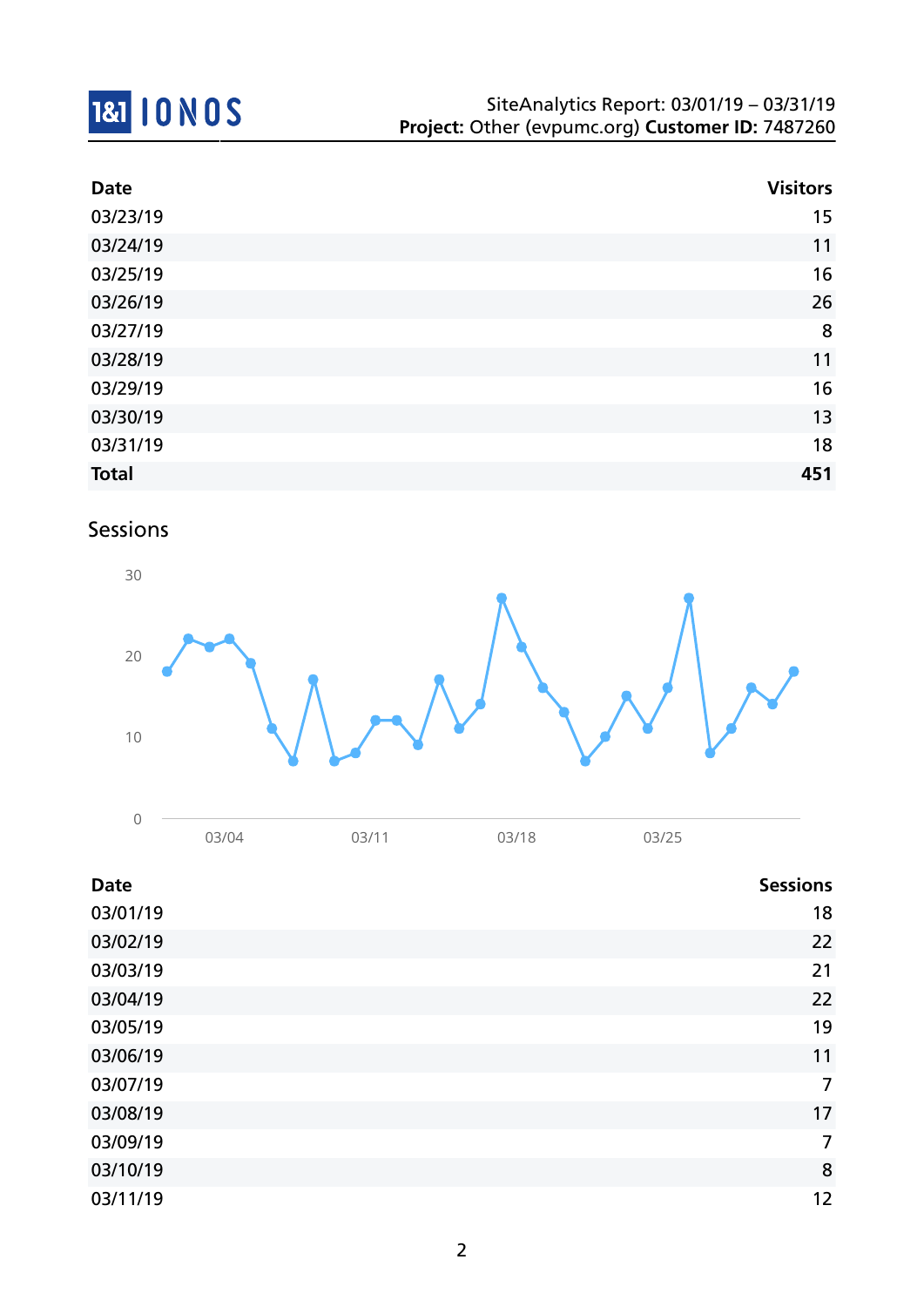

| <b>Date</b>  | <b>Sessions</b> |
|--------------|-----------------|
| 03/12/19     | 12              |
| 03/13/19     | 9               |
| 03/14/19     | 17              |
| 03/15/19     | 11              |
| 03/16/19     | 14              |
| 03/17/19     | 27              |
| 03/18/19     | 21              |
| 03/19/19     | 16              |
| 03/20/19     | 13              |
| 03/21/19     | $\overline{7}$  |
| 03/22/19     | 10              |
| 03/23/19     | 15              |
| 03/24/19     | 11              |
| 03/25/19     | 16              |
| 03/26/19     | 27              |
| 03/27/19     | 8               |
| 03/28/19     | 11              |
| 03/29/19     | 16              |
| 03/30/19     | 14              |
| 03/31/19     | 18              |
| <b>Total</b> | 457             |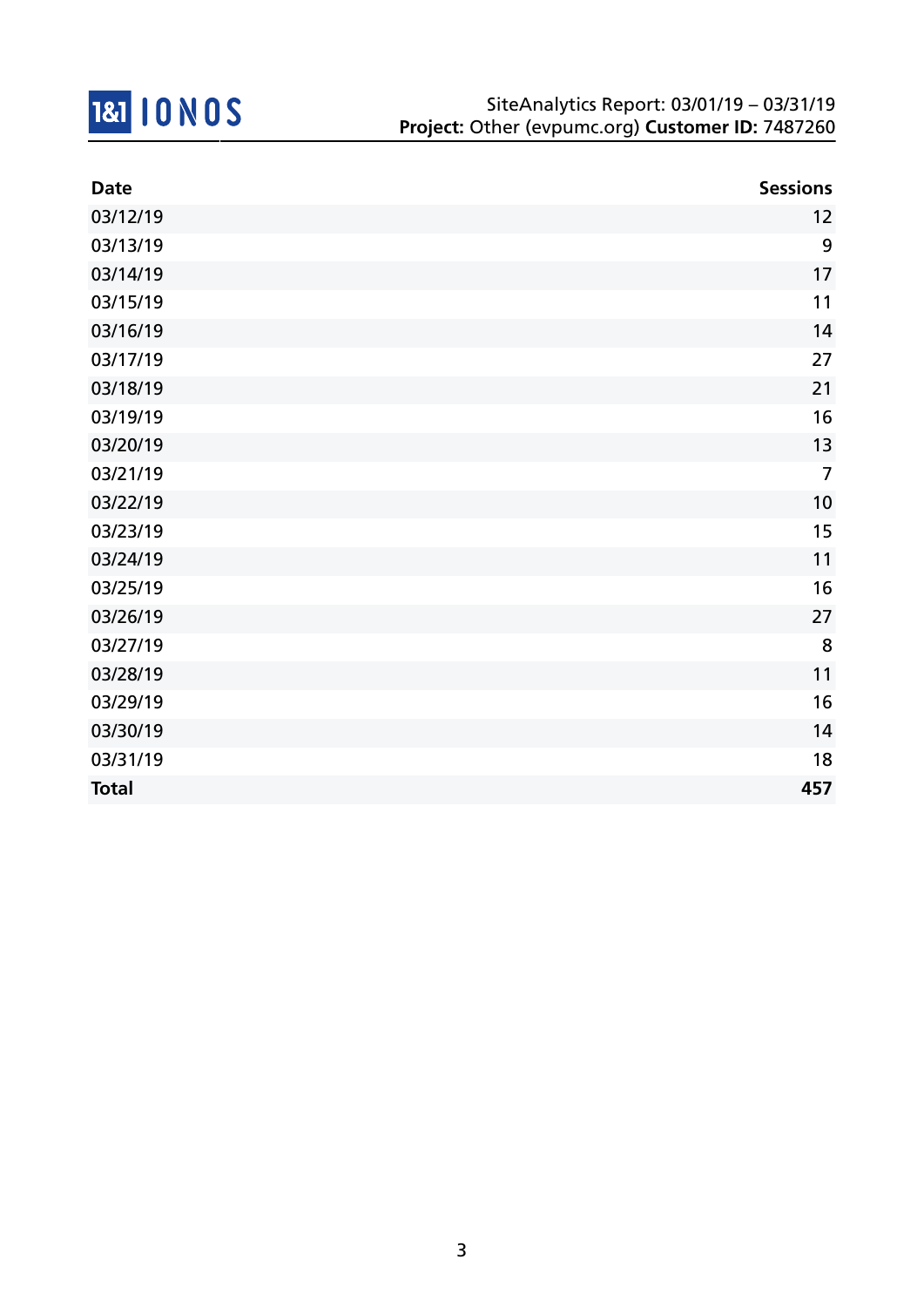

## Search Engine Robots



| <b>Search Engine Robots</b> | <b>Sessions</b> | Percentage |
|-----------------------------|-----------------|------------|
| bingbot/2.0                 | 271             | 36.77%     |
| Baiduspider/2.0             | 99              | 13.43%     |
| Applebot/0.1                | 56              | 7.60%      |
| Googlebot-Mobile            | 54              | 7.33%      |
| Sogou web spider/4.0        | 34              | 4.61%      |
| 360Spider                   | 31              | 4.21%      |
| Googlebot/2.1               | 27              | 3.66%      |
| MJ12bot/v1.4.8              | 26              | 3.53%      |
| netEstate NE Crawler        | 24              | 3.26%      |
| MegaIndex.ru/2.0            | 23              | 3.12%      |
| YandexBot/3.0               | 22              | 2.99%      |
| Crawler4j                   | 15              | 2.04%      |
| DotBot/1.1                  | 15              | 2.04%      |
| WikiDo/1.1                  | 9               | 1.22%      |
| Mail.RU_Bot/2.0             | 8               | 1.09%      |
| DuckDuckGo-Favicons-Bot/1.0 | 5               | 0.68%      |
| Exabot/3.0                  | 4               | 0.54%      |
| SeznamBot/3.2               | $\overline{4}$  | 0.54%      |
| ips-agent                   | 3               | 0.41%      |
| CATExplorador/1.0beta       | $\overline{2}$  | 0.27%      |
| Daum/4.1                    | $\overline{2}$  | 0.27%      |
| Cliqzbot/2.0                | 1               | 0.14%      |
| Google favicon              | 1               | 0.14%      |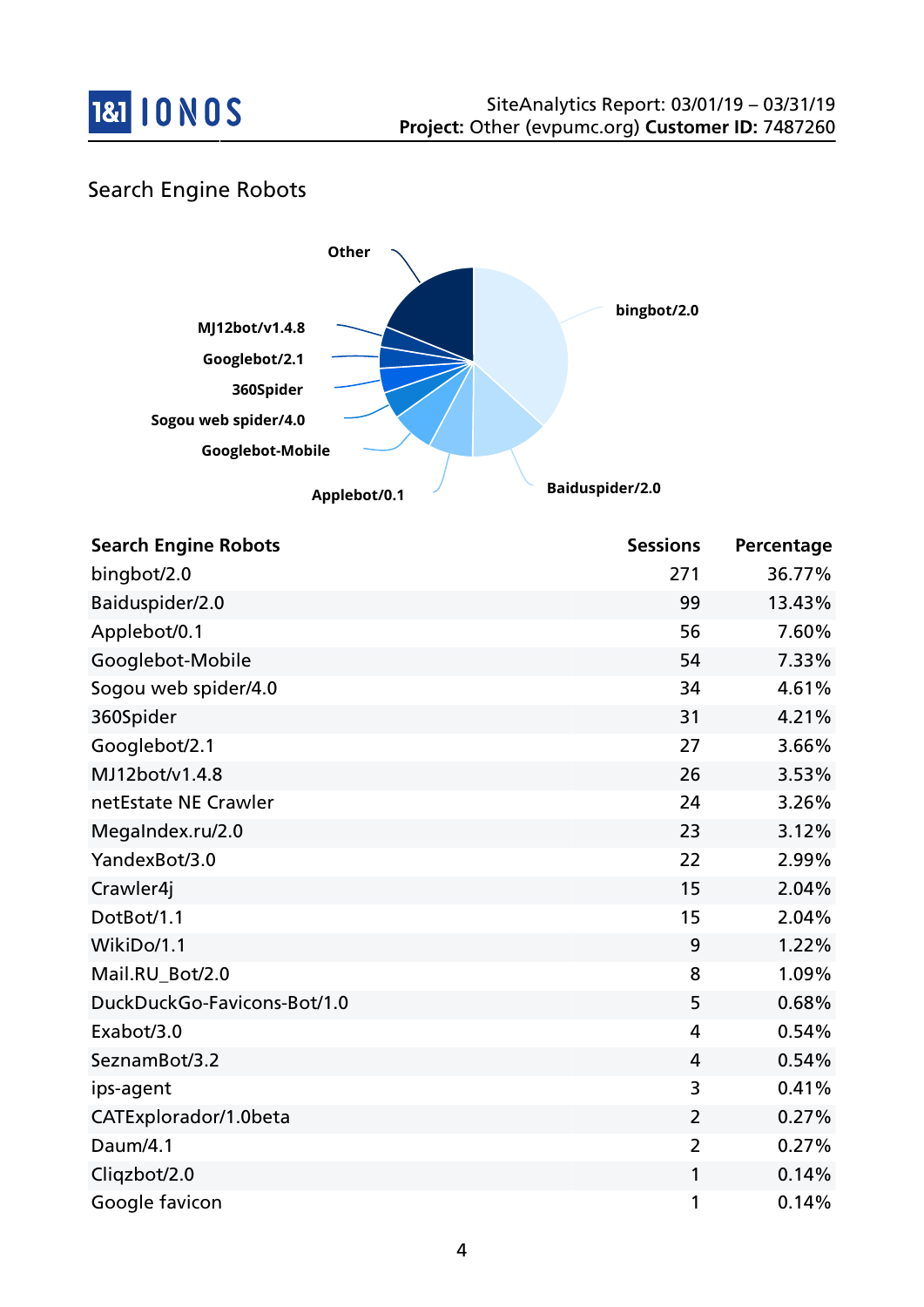

| <b>Search Engine Robots</b> |     | Sessions Percentage |
|-----------------------------|-----|---------------------|
| Uptimebot/1.0               |     | 0.14%               |
| <b>Total</b>                | 737 | 100.00%             |

# **Page Analysis**

| /Default.htm  |   |    |     |     |     |     |     |     |     |     |
|---------------|---|----|-----|-----|-----|-----|-----|-----|-----|-----|
|               |   |    |     |     |     |     |     |     |     |     |
| /Announce.htm |   |    |     |     |     |     |     |     |     |     |
|               |   |    |     |     |     |     |     |     |     |     |
|               |   |    |     |     |     |     |     |     |     |     |
| /Elim.htm     |   |    |     |     |     |     |     |     |     |     |
|               |   |    |     |     |     |     |     |     |     |     |
| /Sermons.htm  |   |    |     |     |     |     |     |     |     |     |
|               |   |    |     |     |     |     |     |     |     |     |
| /Calendar.htm |   |    |     |     |     |     |     |     |     |     |
|               |   |    |     |     |     |     |     |     |     |     |
|               |   |    |     |     |     |     |     |     |     |     |
|               | 0 | 50 | 100 | 150 | 200 | 250 | 300 | 350 | 400 | 450 |

# Most Frequently Visited Pages

| Pages                    | <b>Sessions</b> | Percentage |
|--------------------------|-----------------|------------|
| /Default.htm             | 395             | 50.71%     |
| /Announce.htm            | 44              | 5.65%      |
| /Elim.htm                | 38              | 4.88%      |
| /Sermons.htm             | 32              | 4.11%      |
| /Calendar.htm            | 27              | 3.47%      |
| /St_Johns.htm            | 27              | 3.47%      |
| /web_links.htm           | 26              | 3.34%      |
| /Believe.htm             | 25              | 3.21%      |
| /M-Statement.htm         | 25              | 3.21%      |
| <b>Morship.htm</b>       | 25              | 3.21%      |
| /NewsLetterIdx.htm       | 23              | 2.95%      |
| /Stats.htm               | 23              | 2.95%      |
| /Elim_M-Statement.htm    | 9               | 1.16%      |
| /St_Johns-HISTORY.htm    | 9               | 1.16%      |
| /missions.htm            | 9               | 1.16%      |
| /CalendarOld.htm         | 8               | 1.03%      |
| /Elim-HISTORY.htm        | 8               | 1.03%      |
| /StJohns_M-Statement.htm | 6               | 0.77%      |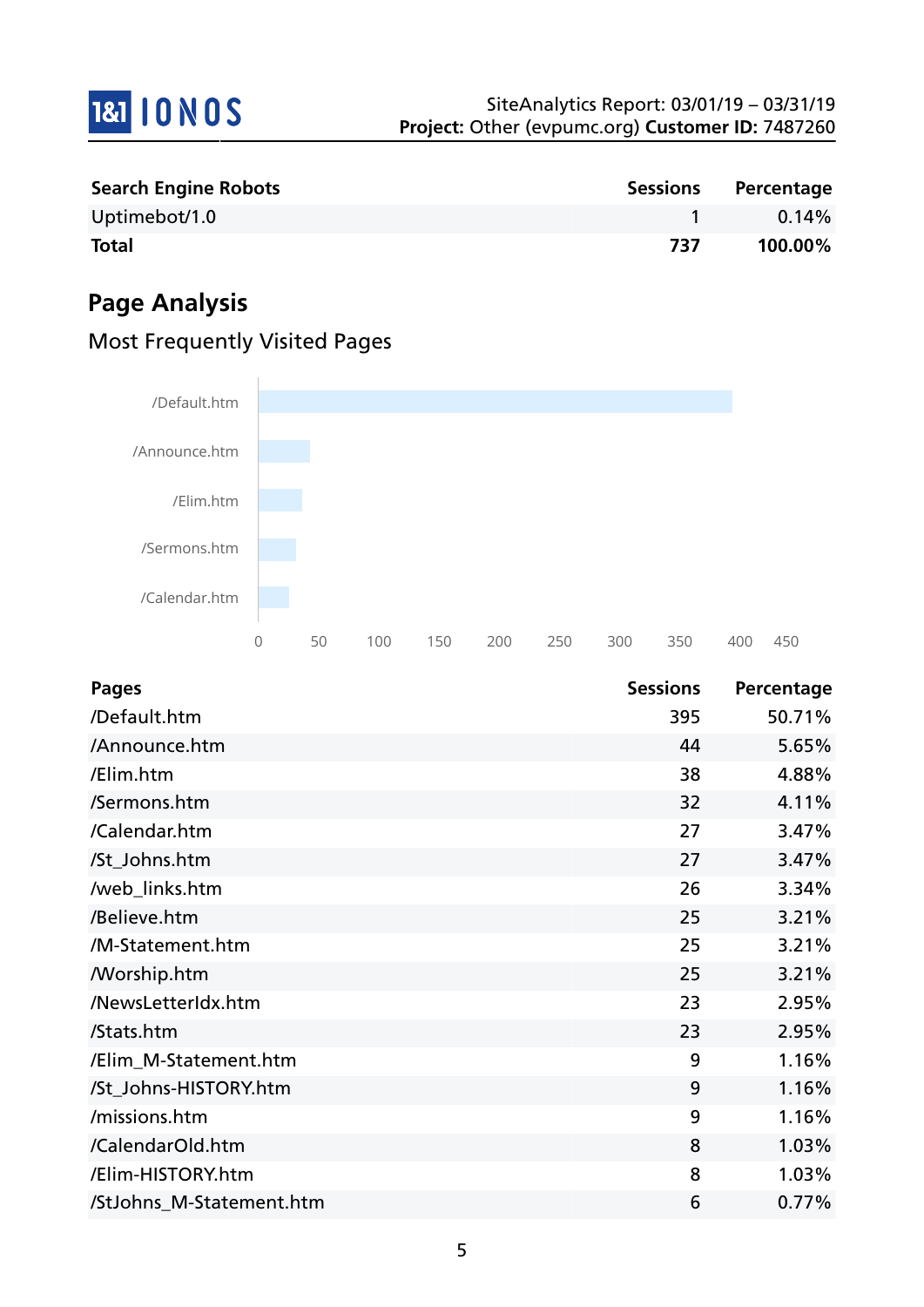

| <b>Pages</b>          | <b>Sessions</b> | Percentage |
|-----------------------|-----------------|------------|
| /valley_views0913.htm | 4               | 0.51%      |
| /valley_views1013.htm | 4               | 0.51%      |
| /valley_views1113.htm | 4               | 0.51%      |
| /Bulletins.htm        | 3               | 0.39%      |
| /valley_views0813.htm | 3               | 0.39%      |
| /Ann062214.htm        | 1               | 0.13%      |
| /Announce1.htm        | 1               | 0.13%      |
| <b>Total</b>          | 779             | 100.00%    |

## Keywords

No data is available for this report during the current time period.

## Referring Pages



| <b>Pages</b>               | <b>Sessions</b> |
|----------------------------|-----------------|
| https://www.google.com/    | 20              |
| http://pizza-tycoon.com/   | 7               |
| http://hundejo.com/        | 5               |
| http://www.sogou.com/web   | 5               |
| evpumc.org                 | 4               |
| http://burger-imperia.com/ | $\overline{4}$  |
| http://www.baidu.com/s     | $\overline{4}$  |
| http://www.google.com/     | 4               |
| https://search.yahoo.com/  | 3               |
| http://pizza-imperia.com/  | $\overline{2}$  |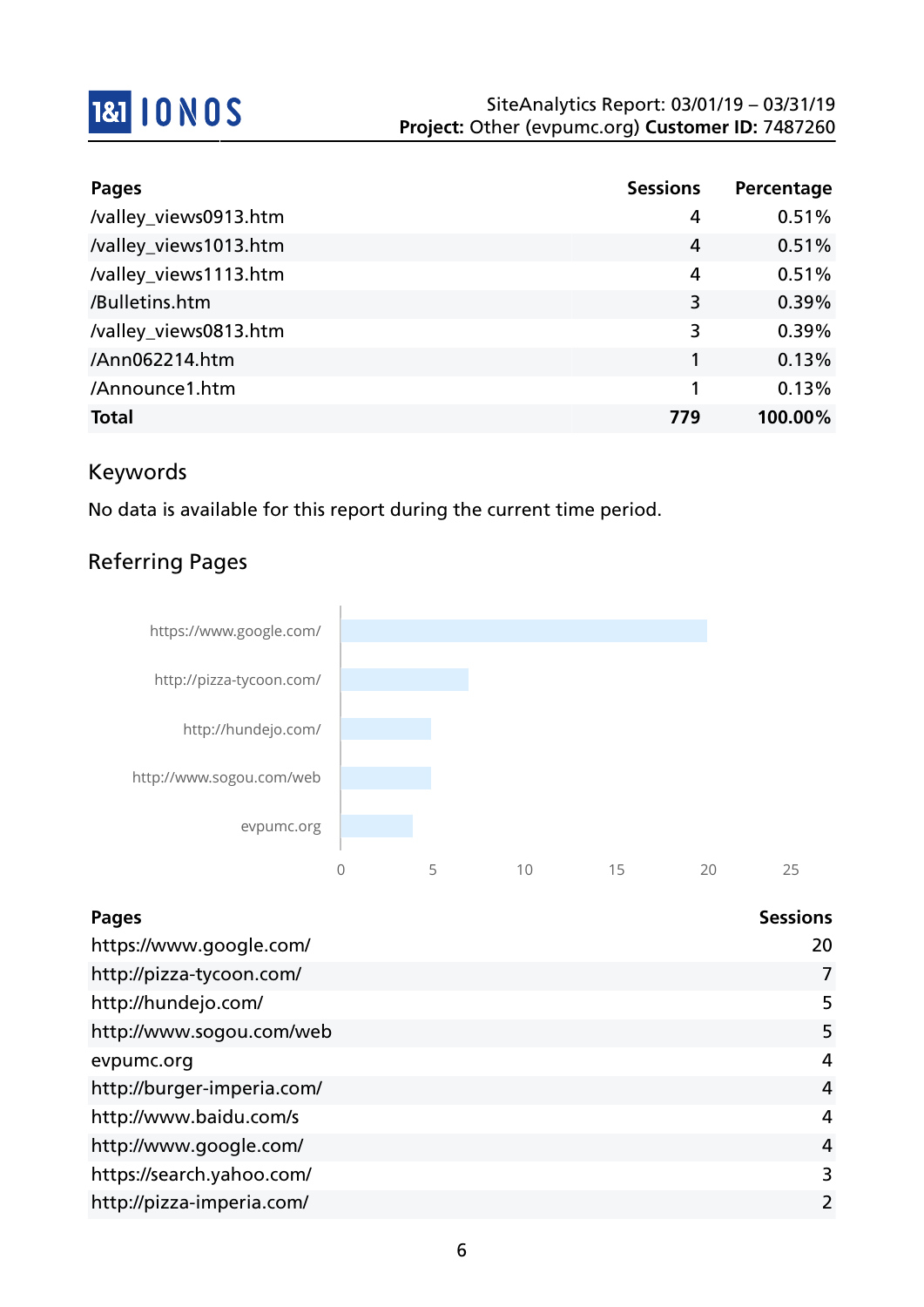

| <b>Pages</b>                                                                   | <b>Sessions</b> |
|--------------------------------------------------------------------------------|-----------------|
| https://www.facebook.com/                                                      |                 |
| android-app://com.google.android.googlequicksearchbox/https/www.<br>google.com |                 |
| http://tag-visit.com/CDwYBicNFjFMUBdRfyAj                                      |                 |

# **Browsers & Systems**

Browsers



| <b>Browsers</b>        | <b>Sessions</b> | Percentage |
|------------------------|-----------------|------------|
| Chrome                 | 153             | 33.48%     |
| Firefox                | 60              | 13.13%     |
| Go http package        | 22              | 4.81%      |
| IE                     | 18              | 3.94%      |
| Safari mobile          | 18              | 3.94%      |
| Safari                 | 17              | 3.72%      |
| Python-requests        | 12              | 2.63%      |
| <b>Chrome Mobile</b>   | $\overline{7}$  | 1.53%      |
| Microsoft Edge         | 6               | 1.31%      |
| Sogou Explorer         | 5               | 1.09%      |
| Opera                  | 4               | 0.88%      |
| <b>CURL</b>            | 3               | 0.66%      |
| Android browser        | 1               | 0.22%      |
| Apache-HttpClient      | 1               | 0.22%      |
| <b>Chrome Headless</b> | 1               | 0.22%      |
| Chromium               | 1               | 0.22%      |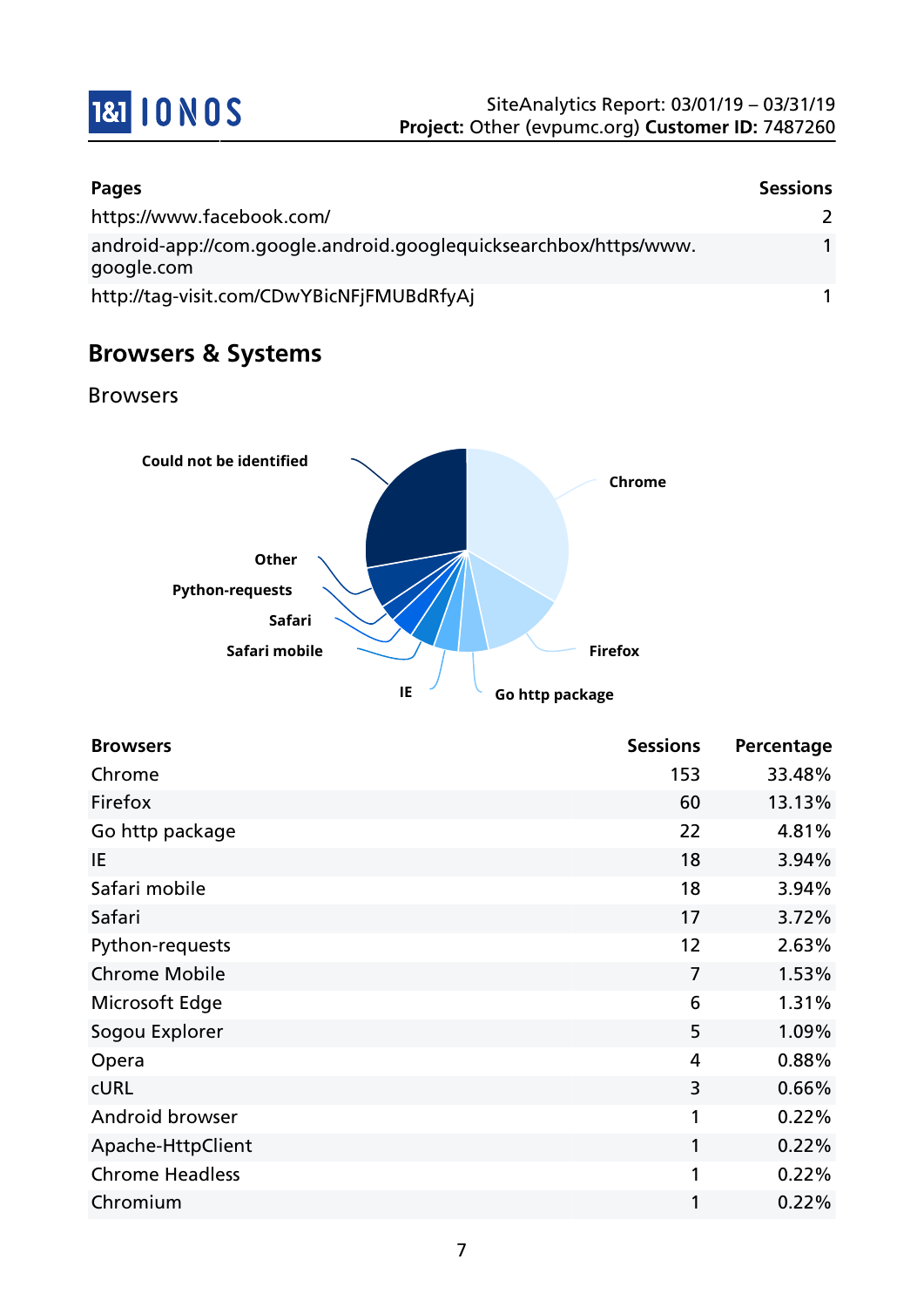# **1&1 10 NOS**

| <b>Browsers</b>         | Sessions | Percentage |
|-------------------------|----------|------------|
| Kinza                   |          | $0.22\%$   |
| Could not be identified | 127      | 27.79%     |
| <b>Total</b>            | 457      | $100.00\%$ |

## Operating Systems



| <b>Operating Systems</b> | <b>Sessions</b> | Percentage |
|--------------------------|-----------------|------------|
| Windows                  | 161             | 35.23%     |
| macOS                    | 38              | 8.32%      |
| OS X                     | 33              | 7.22%      |
| Linux                    | 29              | 6.35%      |
| iOS                      | 19              | 4.16%      |
| Android                  | 9               | 1.97%      |
| Chrome OS                | 1               | 0.22%      |
| <b>JVM</b>               | 1               | 0.22%      |
| Could not be identified  | 166             | 36.32%     |
| <b>Total</b>             | 457             | 100.00%    |

# **Visitor Locations**

| Countries            |                 |            |
|----------------------|-----------------|------------|
| <b>Countries</b>     | <b>Sessions</b> | Percentage |
| <b>United States</b> | 241             | 52.74%     |
| France               | 60              | 13.13%     |
| China                | 18              | 3.94%      |
| Canada               | 14              | 3.06%      |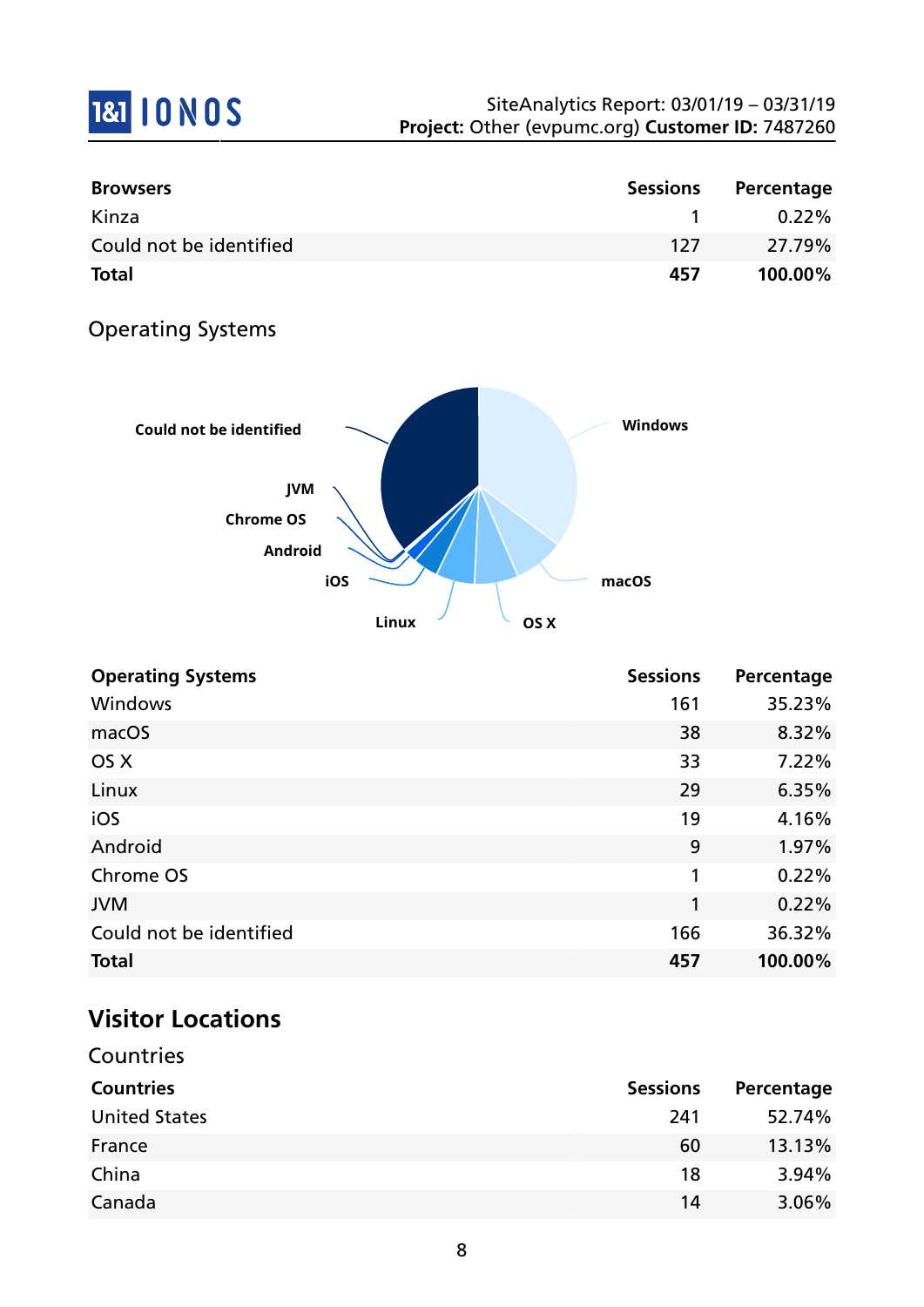

| <b>Countries</b>        | <b>Sessions</b> | Percentage |
|-------------------------|-----------------|------------|
| India                   | 14              | 3.06%      |
| South Korea             | 14              | 3.06%      |
| Ukraine                 | 14              | 3.06%      |
| Russia                  | 13              | 2.84%      |
| Germany                 | 10              | 2.19%      |
| Ireland                 | $\overline{7}$  | 1.53%      |
| Australia               | $\overline{4}$  | 0.88%      |
| <b>Netherlands</b>      | 4               | 0.88%      |
| Singapore               | 3               | 0.66%      |
| <b>United Kingdom</b>   | 2               | 0.44%      |
| Japan                   | $\overline{2}$  | 0.44%      |
| Sweden                  | $\overline{2}$  | 0.44%      |
| Argentina               | 1               | 0.22%      |
| <b>Belgium</b>          | 1               | 0.22%      |
| <b>Bulgaria</b>         | 1               | 0.22%      |
| <b>Brazil</b>           | 1               | 0.22%      |
| Switzerland             | 1               | 0.22%      |
| Dominican Republic      | 1               | 0.22%      |
| Spain                   | 1               | 0.22%      |
| Hong Kong               | 1               | 0.22%      |
| Hungary                 | 1               | 0.22%      |
| Indonesia               | 1               | 0.22%      |
| Israel                  | 1               | 0.22%      |
| Luxembourg              |                 | 0.22%      |
| Latvia                  | 1               | 0.22%      |
| Mexico                  | 1               | 0.22%      |
| Poland                  | 1               | 0.22%      |
| Serbia                  | 1               | 0.22%      |
| Turkey                  | 1               | 0.22%      |
| Could not be identified | 18              | 3.94%      |
| <b>Total</b>            | 457             | 100.00%    |

## **Continents**

| <b>Continents</b> |     | Sessions Percentage |
|-------------------|-----|---------------------|
| North America     | 257 | 56.24%              |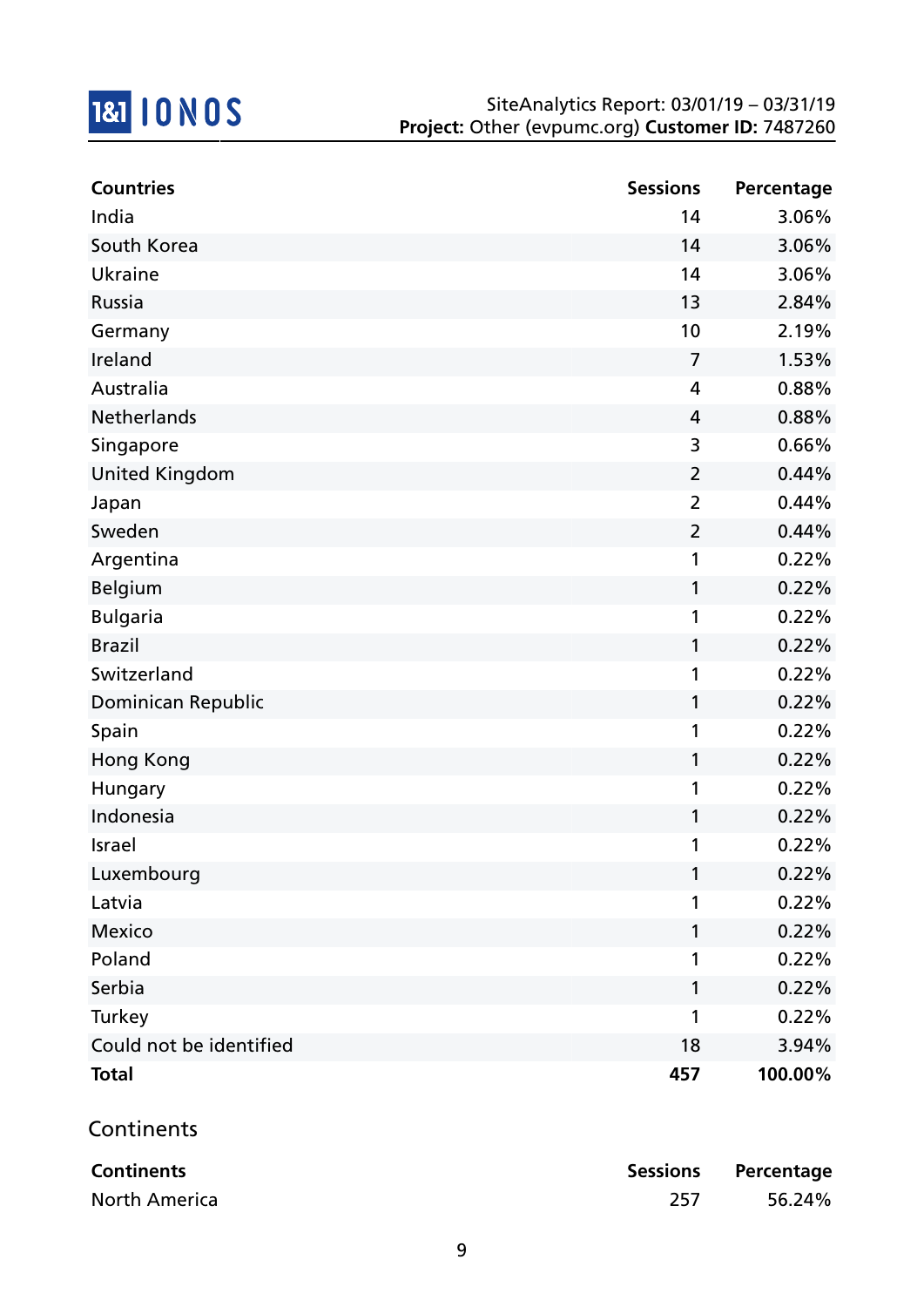

| <b>Continents</b>       | <b>Sessions</b> | Percentage |
|-------------------------|-----------------|------------|
| Europe                  | 122             | 26.70%     |
| Asia                    | 55              | 12.04%     |
| Oceania                 | 4               | 0.88%      |
| South America           | 2               | 0.44%      |
| Could not be identified | 17              | 3.72%      |
| <b>Total</b>            | 457             | 100.00%    |

## **Information about the evaluations**

### Visitors

This evaluation shows how many visitors accessed your website. Visitors are uniquely identified on the basis of the IP address and the browser ID. If a visitor goes to your website more than once a day, only one visitor is counted.

#### Sessions

This evaluation shows the number of sessions. A session starts when a visitor accesses your website and ends when he or she leaves it. A session ends automatically after 30 minutes without activity. If a visitor goes to your website more than once a day, multiple sessions are counted.

#### Search Engine Robots

This evaluation shows which search engine robots have accessed the pages of your website. Search engine robots automatically search the content of websites in order to keep search engine entries up to date.

### Most Frequently Visited Pages

This evaluation shows which pages of your website were visited most often.

#### Keywords

This evaluations shows the keywords with which your website was most commonly found in search engines.

### Referring Pages

This evaluation shows the websites from which visitors were transferred to your website.